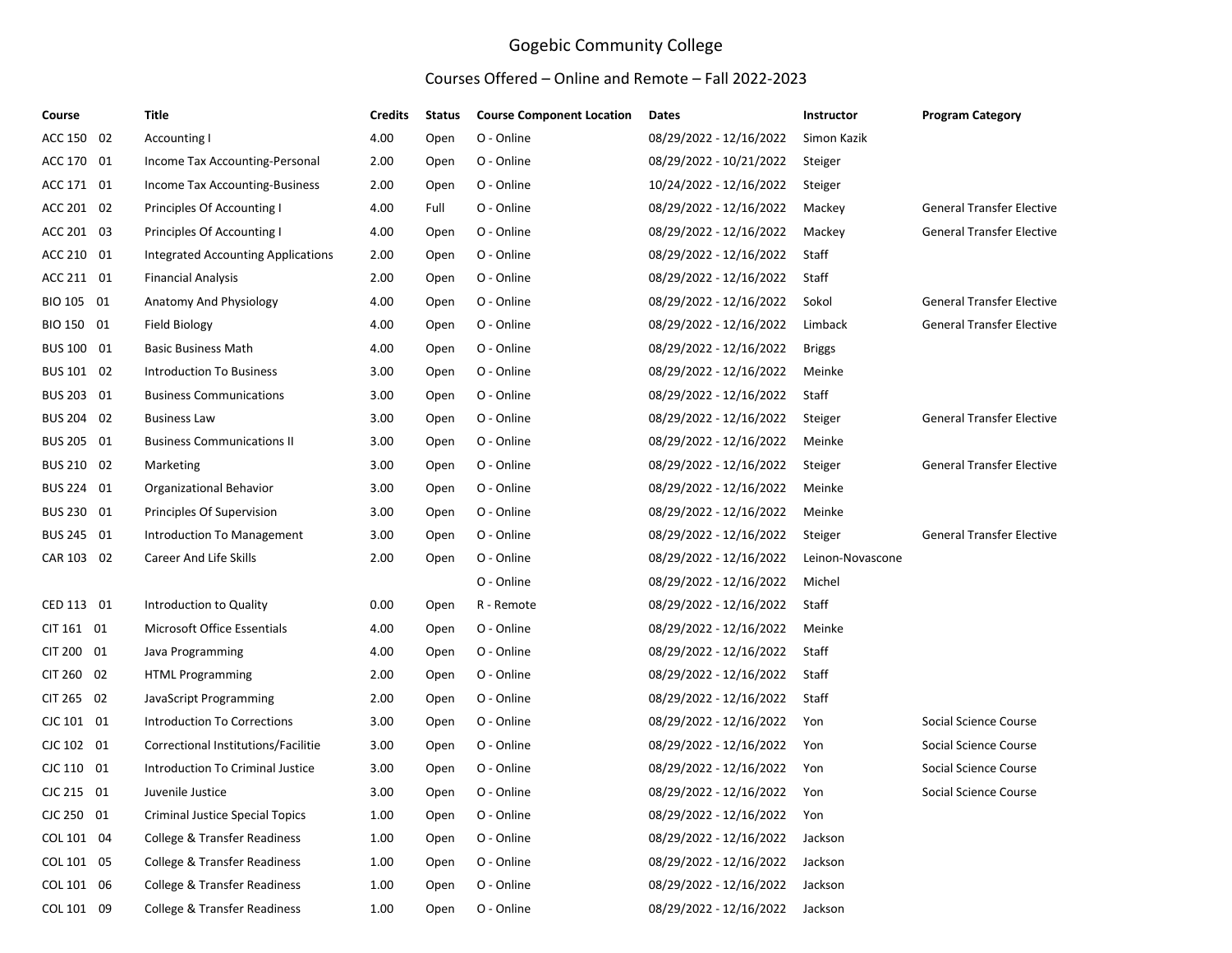| COL 102 04   | College & Career Readiness          | 1.00 | Full | O - Online | 08/29/2022 - 12/16/2022 | Franzoi        |                                                 |
|--------------|-------------------------------------|------|------|------------|-------------------------|----------------|-------------------------------------------------|
| COL 102 05   | College & Career Readiness          | 1.00 | Open | O - Online | 08/29/2022 - 12/16/2022 | Franzoi        |                                                 |
| COL 102 09   | College & Career Readiness          | 1.00 | Open | O - Online | 08/29/2022 - 12/16/2022 | Franzoi        |                                                 |
| COL 102 10   | College & Career Readiness          | 1.00 | Open | O - Online | 08/29/2022 - 12/16/2022 | Franzoi        |                                                 |
| COL 102 11   | College & Career Readiness          | 1.00 | Open | O - Online | 08/29/2022 - 12/16/2022 | Franzoi        |                                                 |
| CPL 200 01   | Intro to Computers&Microsoft Office | 2.00 | Open | O - Online | 08/29/2022 - 12/16/2022 | Staff          |                                                 |
| ECO 201 02   | Macroeconomics                      | 3.00 | Open | O - Online | 08/29/2022 - 12/16/2022 | Mackey         | Social Science Course/General Transfer Elective |
| ECO 202 01   | Microeconomics                      | 3.00 | Open | O - Online | 08/29/2022 - 12/16/2022 | Staff          | Social Science Course/General Transfer Elective |
| EDU 201 01   | Intro To Education                  | 3.00 | Open | R - Remote | 08/29/2022 - 12/16/2022 | Staff          |                                                 |
| EDU 201 02 H | Intro To Education                  | 3.00 | Open | R - Remote | 08/29/2022 - 12/16/2022 | Gemignani      |                                                 |
| ENG 101 05   | <b>English Composition I</b>        | 3.00 | Open | O - Online | 08/29/2022 - 12/16/2022 | Brandon-Slocum | <b>General Transfer Elective</b>                |
| ENG 101 06   | <b>English Composition I</b>        | 3.00 | Open | O - Online | 08/29/2022 - 12/16/2022 | Brandon-Slocum | <b>General Transfer Elective</b>                |
| ENG 101 07   | <b>English Composition I</b>        | 3.00 | Open | O - Online | 08/29/2022 - 12/16/2022 | McKenna        | <b>General Transfer Elective</b>                |
| ENG 101 08   | <b>English Composition I</b>        | 3.00 | Open | O - Online | 08/29/2022 - 12/16/2022 | Staff          | <b>General Transfer Elective</b>                |
| ENG 101 19   | <b>English Composition I</b>        | 3.00 | Open | O - Online | 08/29/2022 - 12/16/2022 | Staff          | <b>General Transfer Elective</b>                |
| ENG 102 01   | <b>English Composition II</b>       | 3.00 | Open | O - Online | 08/29/2022 - 12/16/2022 | Staff          | <b>General Transfer Elective</b>                |
| ENG 105 01   | <b>Technical English</b>            | 3.00 | Open | O - Online | 08/29/2022 - 12/16/2022 | McKenna        |                                                 |
| GEG 111 01   | World Regional Geography            | 3.00 | Open | O - Online | 08/29/2022 - 12/16/2022 | Laird          | Social Science Course/General Transfer Elective |
| HED 105 01   | Intro To Medical Terminology        | 2.00 | Open | O - Online | 08/29/2022 - 12/16/2022 | Wyzlic         |                                                 |
| HED 230 01   | Nutrition                           | 3.00 | Open | O - Online | 08/29/2022 - 12/16/2022 | Staff          |                                                 |
| HIT 110 01   | Intro to Health Info Management     | 4.00 | Open | O - Online | 08/29/2022 - 12/16/2022 | Kortemeier     |                                                 |
| HIT 205 01   | <b>Disease Process Pharmacology</b> | 4.00 | Open | O - Online | 08/29/2022 - 12/16/2022 | Kortemeier     |                                                 |
| HIT 226 01   | ICD-10-CM/PCS                       | 4.00 | Open | O - Online | 08/29/2022 - 12/16/2022 | Kortemeier     |                                                 |
| HST 101 01   | History Of Western Civilization I   | 4.00 | Open | O - Online | 08/29/2022 - 12/16/2022 | Nelson         | Humanities Course/General Transfer Elective     |
| HST 102 01 H | History Of Western Civilization II  | 4.00 | Open | O - Online | 08/29/2022 - 12/16/2022 | Putz           | Humanities Course/General Transfer Elective     |
| HST 201 01   | United States History To 1877       | 3.00 | Open | O - Online | 08/29/2022 - 12/16/2022 | Nelson         | Social Science Course/General Transfer Elective |
| HST 222 01   | A Military History of the U.S.      | 3.00 | Open | O - Online | 08/29/2022 - 12/16/2022 | Staff          | Social Science Course/General Transfer Elective |
| HUM 201 01   | Humanities In The Western World     | 3.00 | Open | O - Online | 08/29/2022 - 12/16/2022 | Austin         | Humanities Course/General Transfer Elective     |
| MTH 110 02   | College Algebra                     | 4.00 | Open | O - Online | 08/29/2022 - 12/16/2022 | Sokol          | <b>General Transfer Elective</b>                |
| MTH 121 02   | Principles Of Elementary Math I     | 4.00 | Open | R - Remote | 08/29/2022 - 12/16/2022 | Staff          | <b>General Transfer Elective</b>                |
| MTH 211 02   | <b>Introduction To Statistics</b>   | 3.00 | Open | O - Online | 08/29/2022 - 12/16/2022 | Sokol          | <b>General Transfer Elective</b>                |
| MUS 102 01   | <b>Music Appreciation</b>           | 3.00 | Full | O - Online | 08/29/2022 - 12/16/2022 | Ackerman-Behr  | Humanities Course/General Transfer Elective     |
| PHI 201 01   | Introduction To Philosophy          | 3.00 | Open | O - Online | 08/29/2022 - 12/16/2022 | Staff          | Humanities Course/General Transfer Elective     |
| PLS 101 01   | Introduction To American Government | 3.00 | Open | O - Online | 08/29/2022 - 12/16/2022 | Kuklenski      | Social Science Course/General Transfer Elective |
| PLS 101 02   | Introduction To American Government | 3.00 | Open | O - Online | 08/29/2022 - 12/16/2022 | Berg           | Social Science Course/General Transfer Elective |
| PSY 101 04   | General Psychology                  | 4.00 | Open | O - Online | 08/29/2022 - 12/16/2022 | Staff          | Social Science Course/General Transfer Elective |
| PSY 101 05   | General Psychology                  | 4.00 | Open | O - Online | 08/29/2022 - 12/16/2022 | Staff          | Social Science Course/General Transfer Elective |
|              |                                     |      |      |            |                         |                |                                                 |